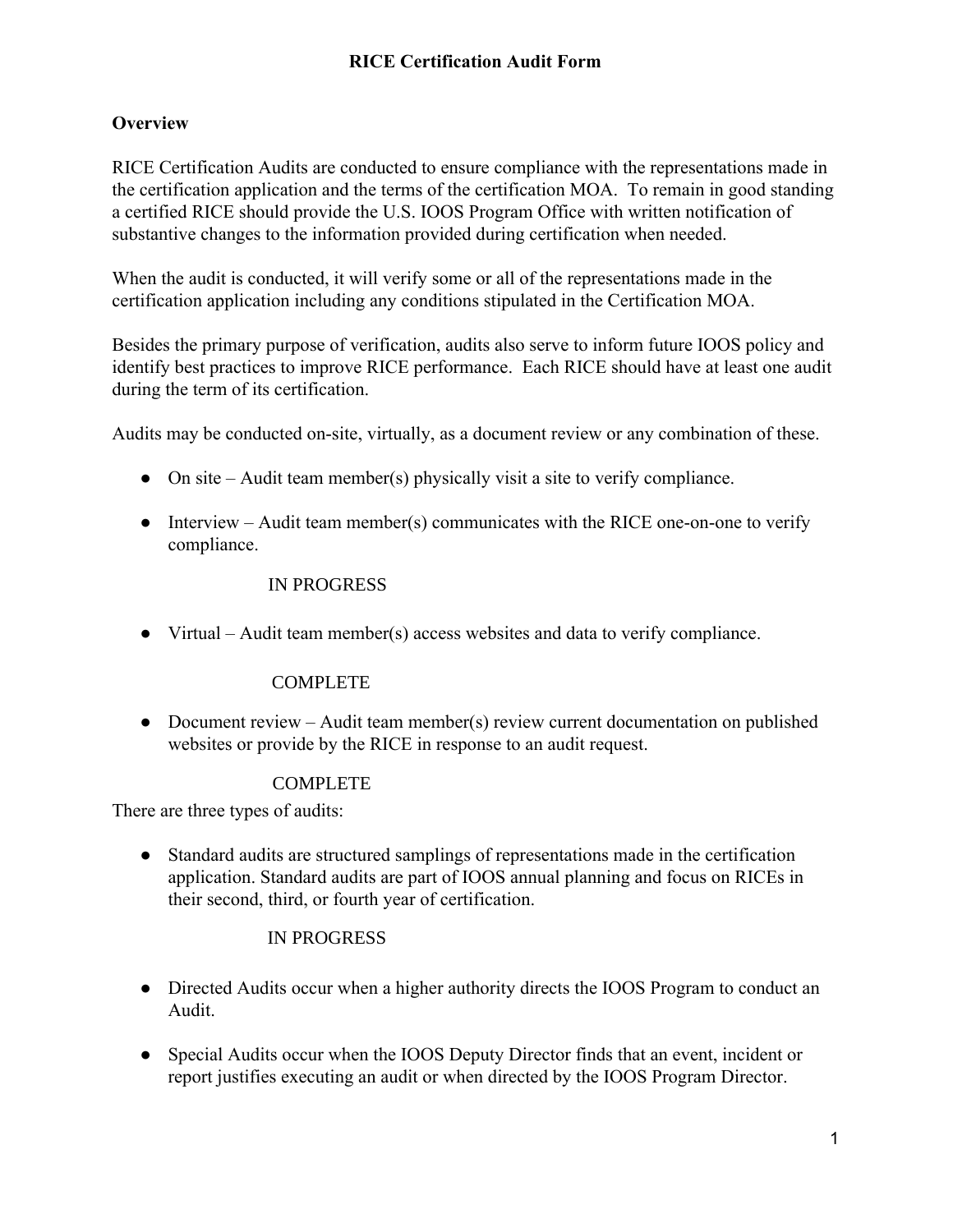Upon notifying the RICE of the audit, the U.S. IOOS Program Office will coordinate the details of the audit with the RICE. Once the audit is completed, a summary of findings will be provided to the RICE for comment. The RICE is provided the opportunity to:

- Provide additional information that may affect the findings.
- Take actions to address the findings.
- Document their disagreement with the findings.

After consideration of the RICE comments, the audit team will create the final audit report.

The audit team will then create the transmittal memorandum including any suggested or required actions for the RICE. The RICE receives the final audit report once the Director approves it.

Findings in the final audit report may be categorized as:

- $\bullet$  No deficiencies noted the audit uncovered no deficiencies requiring action.
- Minor minor corrective actions are required. Compliance will be checked in a future audit.
- Substantive the RICE must correct the issue or update its Certification Application to reflect the changes by a specified date.
- Major Information uncovered during the audit demonstrates failure to comply with the representations made in the certification application or the terms of certification. The RICE must take action to be in conformance or decertification action may ensue.

Barring special circumstances audits will:

- Not be conducted in the first year after certification.
- Not conducted in the last year of a certification term.
- Not conducted within 1 year of a previous audit, unless:
	- $\circ$  The last audit was focused on a subset of areas of interest and the new audit is focused on other areas, and there is a compelling need approved by the Director, U.S. IOOS Program Office.
	- The audit is focused on specific deficiency areas and remedial actions resulting from the previous audit.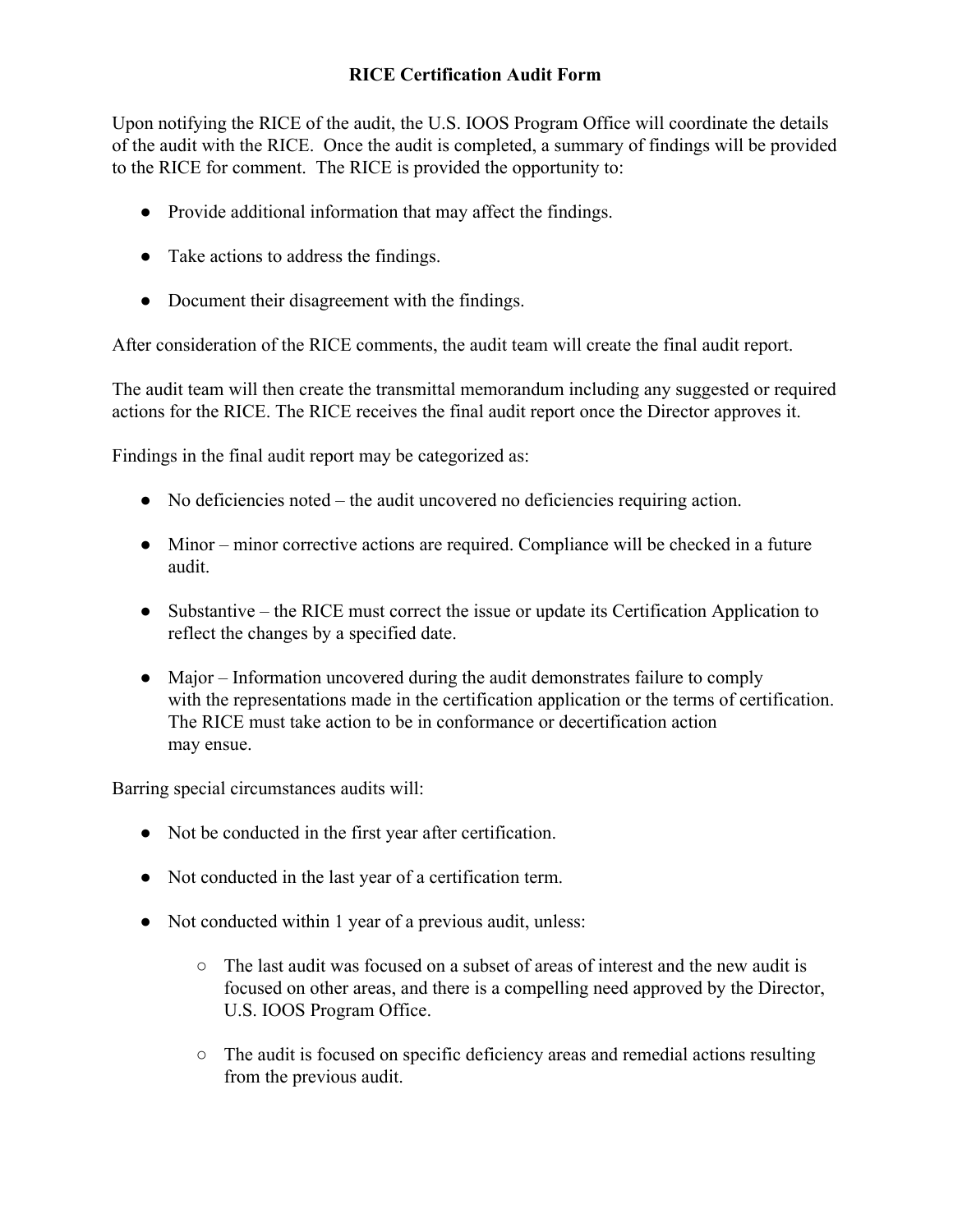**1. Type of Application:** New □ Renewal □ Revision □ Audit ✔

#### **2. Applicant Name:** PacIOOS

#### **3. Name and contact information of the U.S. IOOS Program Certification Process Owners:**

Certification Process Owner: Dave Easter Telephone Number: (240) 533-9453 Email: Dave.Easter@noaa.gov

DMAC Lead: Kathy Bailey Telephone Number: (240) 533-9449 Email: Kathleen.Bailey@noaa.gov

#### **4. Certification Audit Type:**

- ✔ Standard
- □ Directed
- $\Box$  Special

#### **5. Audit Methods (select all that apply):**

- □ On-Site
- $\vee$  Interview
- $\vee$  Virtual
- $\vee$  Document Review

#### **6. Certification Audit Plan (select all that apply):**

- $\vee$  Commitments made during certification
- $\vee$  RICE Employees
- $\vee$  DMAC
- $\vee$  Organizational Structure
- □ Member Policy
- $\Box$  Financial Oversight
- □ Strategic Operating Plan
- □ Gaps ID

Not included in the current audit.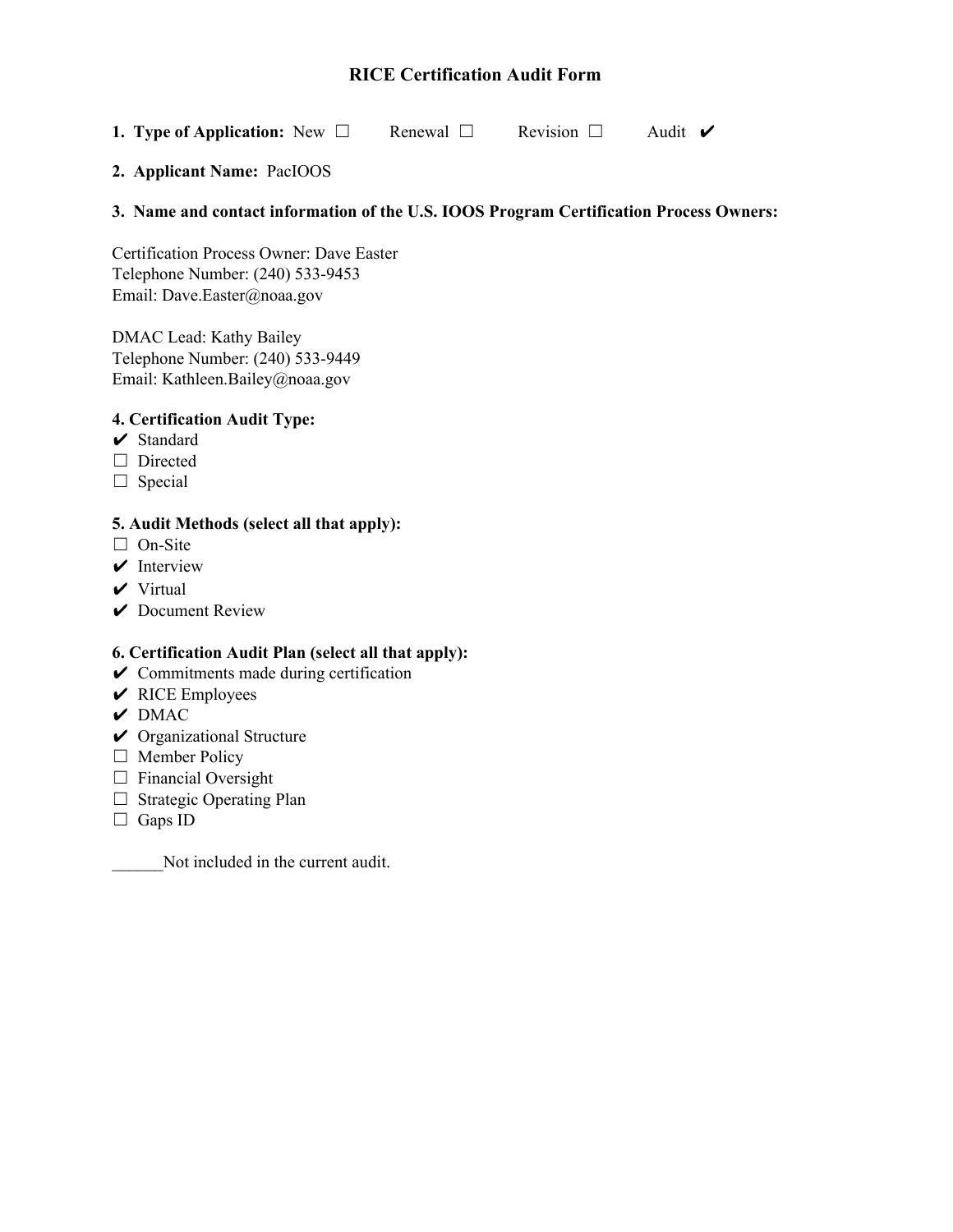## **1) Commitments made during certification:**

The PacIOOS certification application references several actions to be completed in the future. In approving the PacIOOS as a certified RICE, NOAA recognizes that PacIOOS has agreed to complete the following actions:

- Begin archiving the data collected from their near-shore buoys and water quality sensors with NOAA's National Centers for Environmental Information by the end of March 2017.
- Are all near-shore buoy and water quality sensor data archived with NCEI?



If no, please provide a brief plan of action with an updated implementation date. Plan of action:

> The WQB data mentioned in the comment below was our first attempt with this process, and it seems to be effective. Since then, NDBC has offered to "pull" data from our ERDDAP servers and "push" these data to the GTS. This required, among other things, changes to existing variables (mostly flag) names and the addition of a few more. This is an on-going effort, but we now have

Implementation date: Dec 2019  $\mathcal{D}$  at  $\mathcal{D}$  and  $\mathcal{D}$ mplementation date:  $\frac{\text{Dec } 2019}{\text{Dec } 2019}$ 

Comment:

Our step-wise plan is now: 1) await final word from NDBC that our test data 1 dataset found that covers 2010 - 2016 for 1 water quality buoy: https://data.nodc.noaa.gov/cgi-bin/iso?id=gov.noaa.nodc:0161523 (KB)

(Note- the implementation date is also dependent on NDBC response/timeline).

• Send all profiling glider data to the U.S. IOOS Glider Data Assembly Center (DAC) for archiving when it receives notification from the U.S. IOOS Program Office that the DAC is ready to accept archival data.

Have the data been sent to the DAC?

| ∸∾ | v |  |  |  |
|----|---|--|--|--|
|----|---|--|--|--|

If no, when will this be completed?

Date: \_\_\_\_\_\_\_\_\_\_\_\_\_\_\_\_\_\_\_\_\_\_\_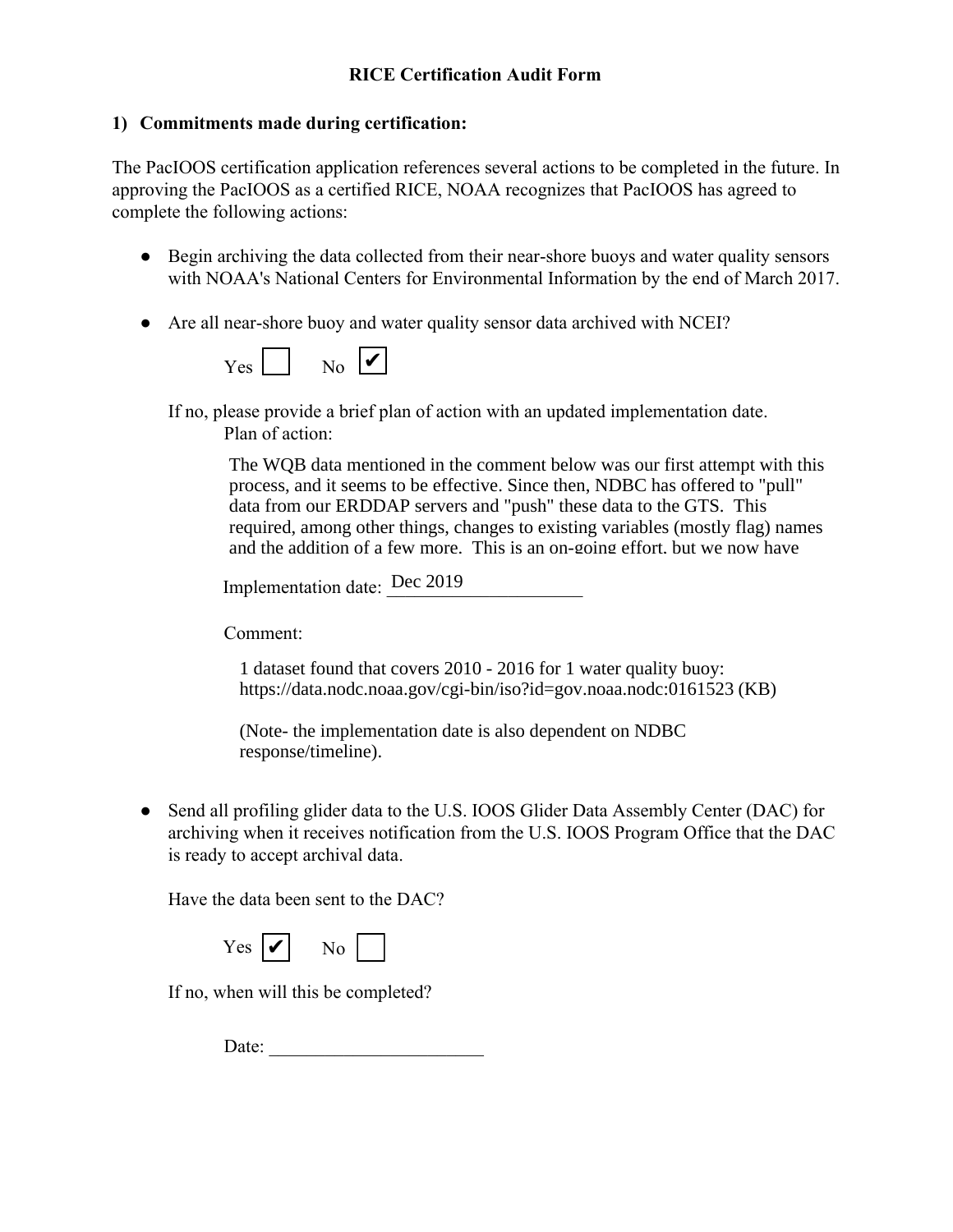Comment:

We sent Becky Baltes all previous glider runs (which occurred pre-glider DAC) for IOOS to translate the data for the glider DAC. If IOOS would like us to resend these un-translated files, please let us know.

● Send all animal telemetry data to the U.S. IOOS Animal Telemetry Network Data Assembly Center for archiving when it receives notification from the U.S. IOOS Program Office that the DAC is ready to accept archival data.

Have the data been sent to the DAC?

| $\sim$ |  |  | и |
|--------|--|--|---|
|--------|--|--|---|

If no, when will this be completed?

Date:

Comment:

https://portal.atn.ioos.us/#metadata/5e0df1c3-d0b7-40ca-b13c-59bd3c931959/ project/bb563438-a706-59b8-b17d-24b55103dfab/platform

Kim Holland continues to work with and wait on the ATN DAC to ingest and serve our oceanographic profile data collected from satellite tags on sharks. We

• For variables with approved QARTOD manuals, QARTOD QC tests will be in place no later than December 2015.  $\begin{bmatrix} 1 & 1 \end{bmatrix}$  is ready to intervention in real-time. The data collected in real-time. The data collected in real-time. The data collected in real-time. The data collected in real-time. The data collected in real-tim

Have QARTOD QC tests been implemented?



If no, please provide a brief plan of action with an updated implementation date. Plan of action:

Implementation date: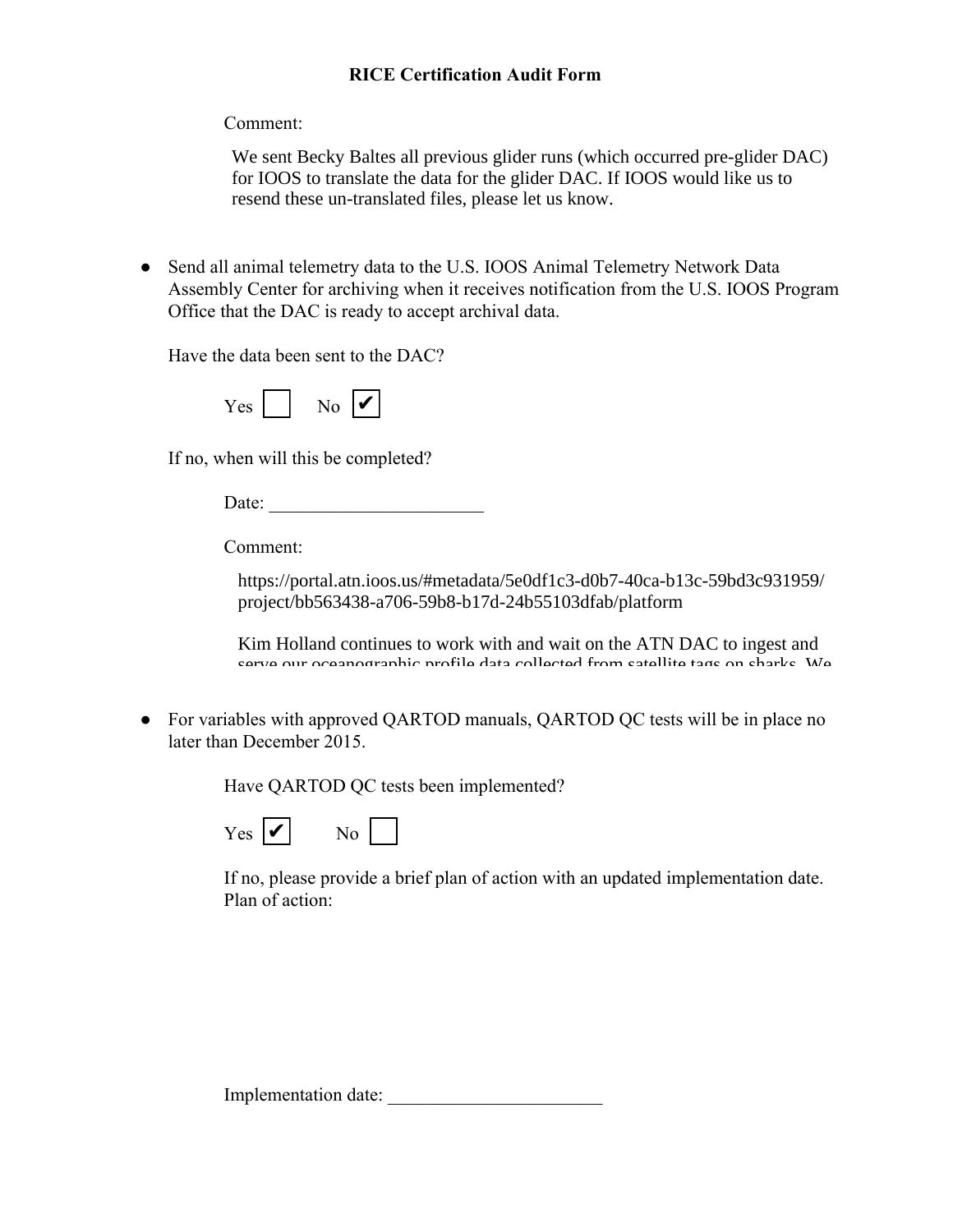- For variables with QARTOD manuals in development, QARTOD QC tests will be in place within 6 months of publication of the manual.
	- Have QARTOD manuals (required tests) that were published since the RICE Certification date been implemented by the RICE, if applicable?

| Phytoplankton Yes No N/A $\triangleright$         |                                      |  |  |
|---------------------------------------------------|--------------------------------------|--|--|
| Passive Acoustics Yes $\Box$ No $\Box$ N/A $\Box$ |                                      |  |  |
| <b>Stream Flow</b>                                | Yes $N_o$ $N/A$ $\overrightarrow{V}$ |  |  |

Comment:

Stream Flow data are USGS/federal data. PacIOOS does not appear to collect/publish passive acoustic data. (KB)

If no, please provide a brief plan of action with an implementation date. Plan of action:

Implementation date: \_\_\_\_\_\_\_\_\_\_\_\_\_\_\_\_\_\_\_\_\_

- Remove all Liquid Robotics wave glider data from PacIOOS data servers and data portals until the data are quality-controlled by Liquid Robotics.
	- Have the Liquid Robotics wave glider data been removed from PacIOOS data servers and portals?

| Yes.<br>и | Nο |
|-----------|----|
|-----------|----|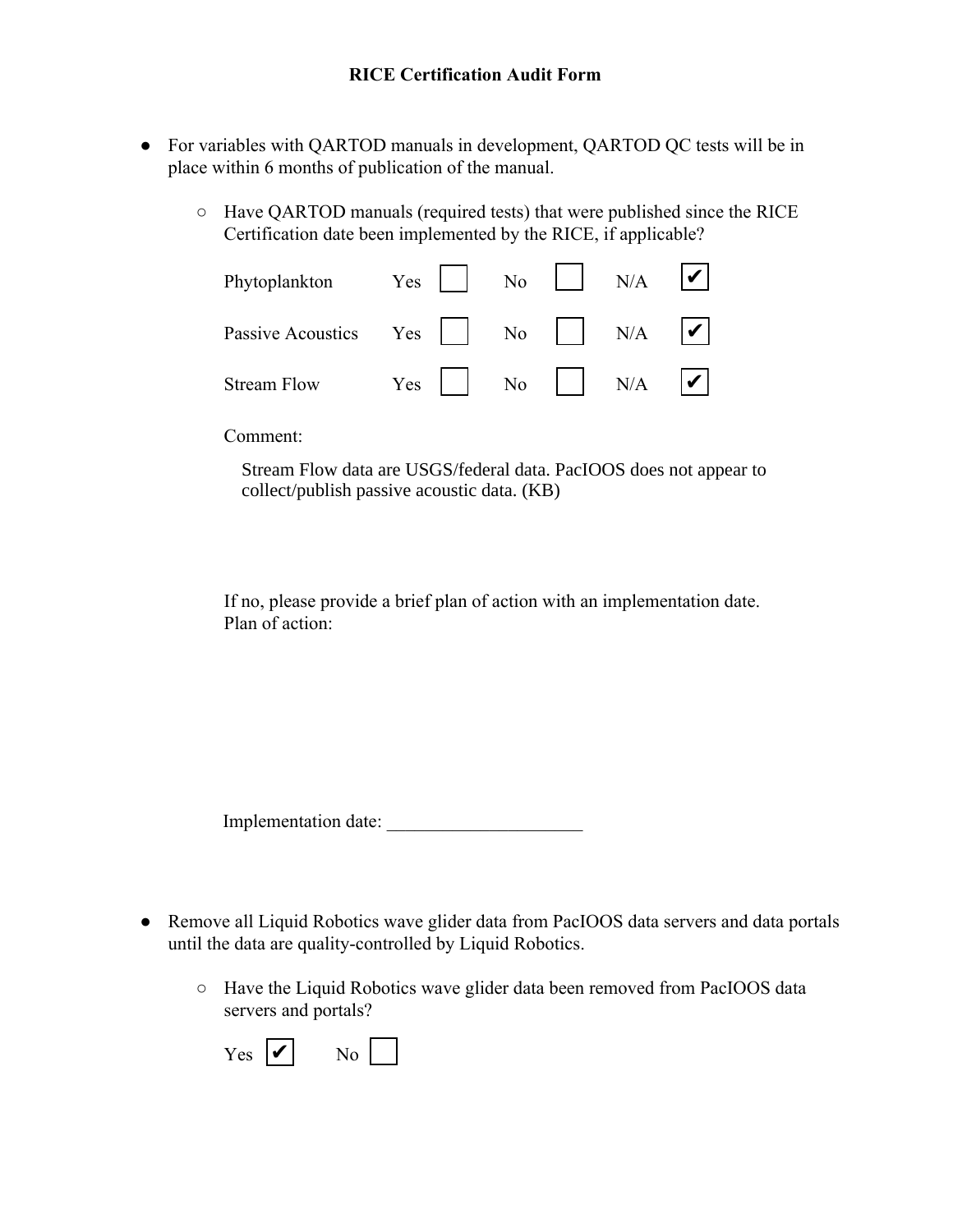If no, are the data quality-controlled?

If the data are published but are not quality-controlled, please provide a date for when the data will be removed from public access:

Date:

Comment:

Historical mission data are publicly available: https://www.pacioos.hawaii.edu/projects/wave-gliders/#missions. Unclear if any QC has been applied. (KB)

The data previously served before certification were removed. During the certification process, PacIOOS and IOOS worked on a compromise to have a

#### **2) RICE Employees:** projects page with screenshots of former Wave Glider runs. Please see attached runs. Please see attached runs. Please see attached runs. Please see attached runs. Please see attached runs. Please see attached runs. Please

The RICE Certification Application listed a total of 8 individuals as filling the three roles (overall RICE management, observations management, and data management) that qualify as employees of the RICE.

- Do all of the identified/approved employees still work for the RICE? If so, are they still fulfilling their position in the same capacity as defined in the certification application? If not, please provide the names of those employees.
	- 1. Chris Ostrander: overall RICE management

| Y AS. | vo | п<br>V |
|-------|----|--------|
|-------|----|--------|

If no, provide the name and contact information for the individual that replaced them, if applicable:

| ↘<br>v<br>_ |  |
|-------------|--|
|             |  |

Name: \_\_\_\_\_\_\_\_\_\_\_\_\_\_\_\_\_\_\_\_\_\_\_\_\_\_\_\_\_\_\_\_\_\_\_\_\_\_\_\_\_\_\_\_\_\_\_\_

Email: \_\_\_\_\_\_\_\_\_\_\_\_\_\_\_\_\_\_\_\_\_\_\_\_\_\_\_\_\_\_\_\_\_\_\_\_\_\_\_\_\_\_\_\_\_\_\_\_

Comment: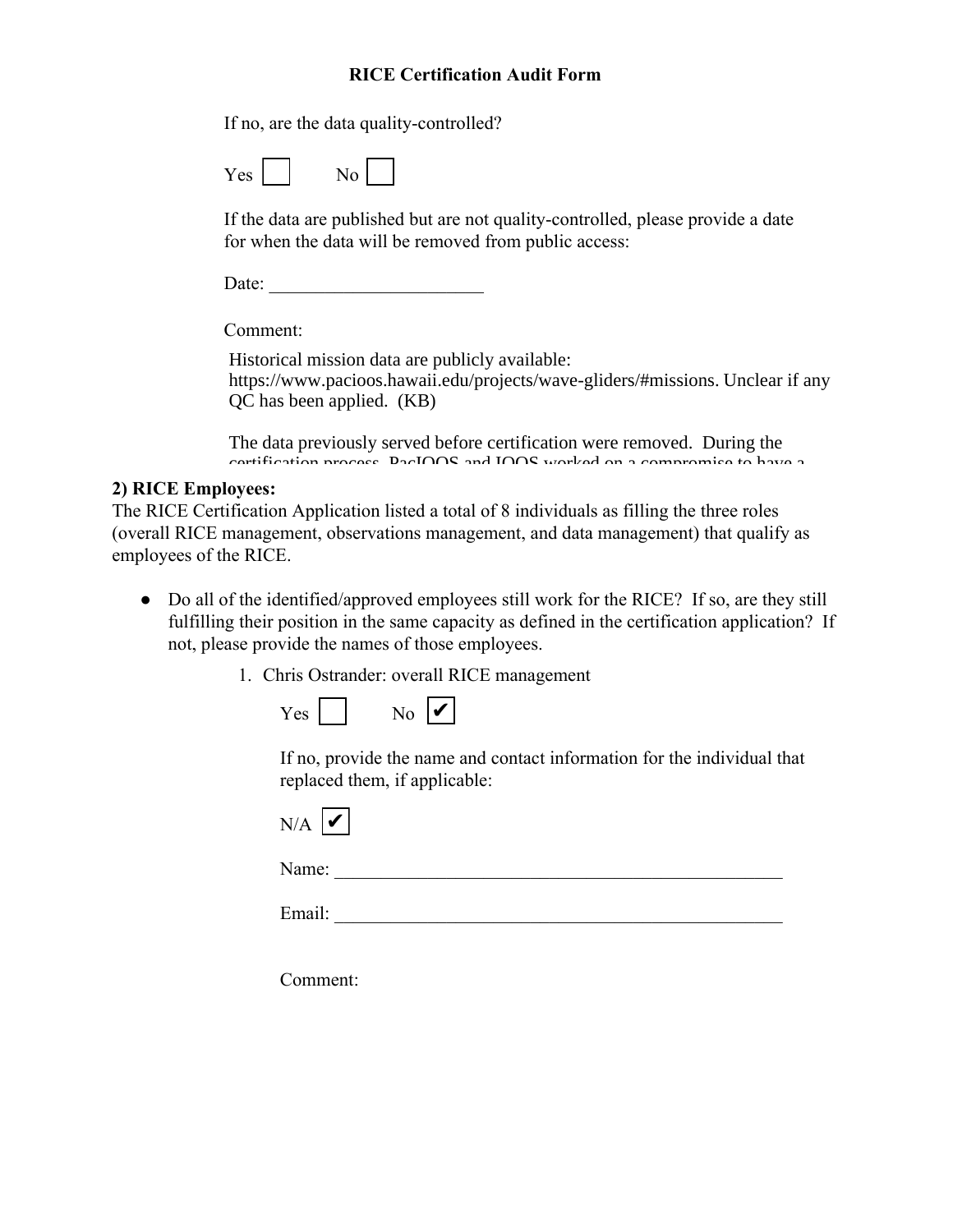2. Melissa Iwamoto: overall RICE management

If no, provide the name and contact information for the individual that replaced them, if applicable:

Name: \_\_\_\_\_\_\_\_\_\_\_\_\_\_\_\_\_\_\_\_\_\_\_\_\_\_\_\_\_\_\_\_\_\_\_\_\_\_\_\_\_\_\_\_\_\_\_\_

Email: \_\_\_\_\_\_\_\_\_\_\_\_\_\_\_\_\_\_\_\_\_\_\_\_\_\_\_\_\_\_\_\_\_\_\_\_\_\_\_\_\_\_\_\_\_\_\_\_

Comment:

 As of July 1, 2017 Director and PI of PacIOOS - took over Chris Ostrander's role. Via December 2017 progress report. (SC)

3. Pierre Flament: observations systems across region

| Y es | м | ง∩ |
|------|---|----|
|------|---|----|

If no, provide the name and contact information for the individual that replaced them, if applicable:

Name:

Email: \_\_\_\_\_\_\_\_\_\_\_\_\_\_\_\_\_\_\_\_\_\_\_\_\_\_\_\_\_\_\_\_\_\_\_\_\_\_\_\_\_\_\_\_\_\_\_\_

Comment:

HF Radar PI, via December 2018 Progress report. (SC)

4. Kim Holland: observations systems across region

| $\sim$ | u | O |
|--------|---|---|
|--------|---|---|



If no, provide the name and contact information for the individual that replaced them, if applicable:

 $N/A$ 

Name: \_\_\_\_\_\_\_\_\_\_\_\_\_\_\_\_\_\_\_\_\_\_\_\_\_\_\_\_\_\_\_\_\_\_\_\_\_\_\_\_\_\_\_\_\_\_\_\_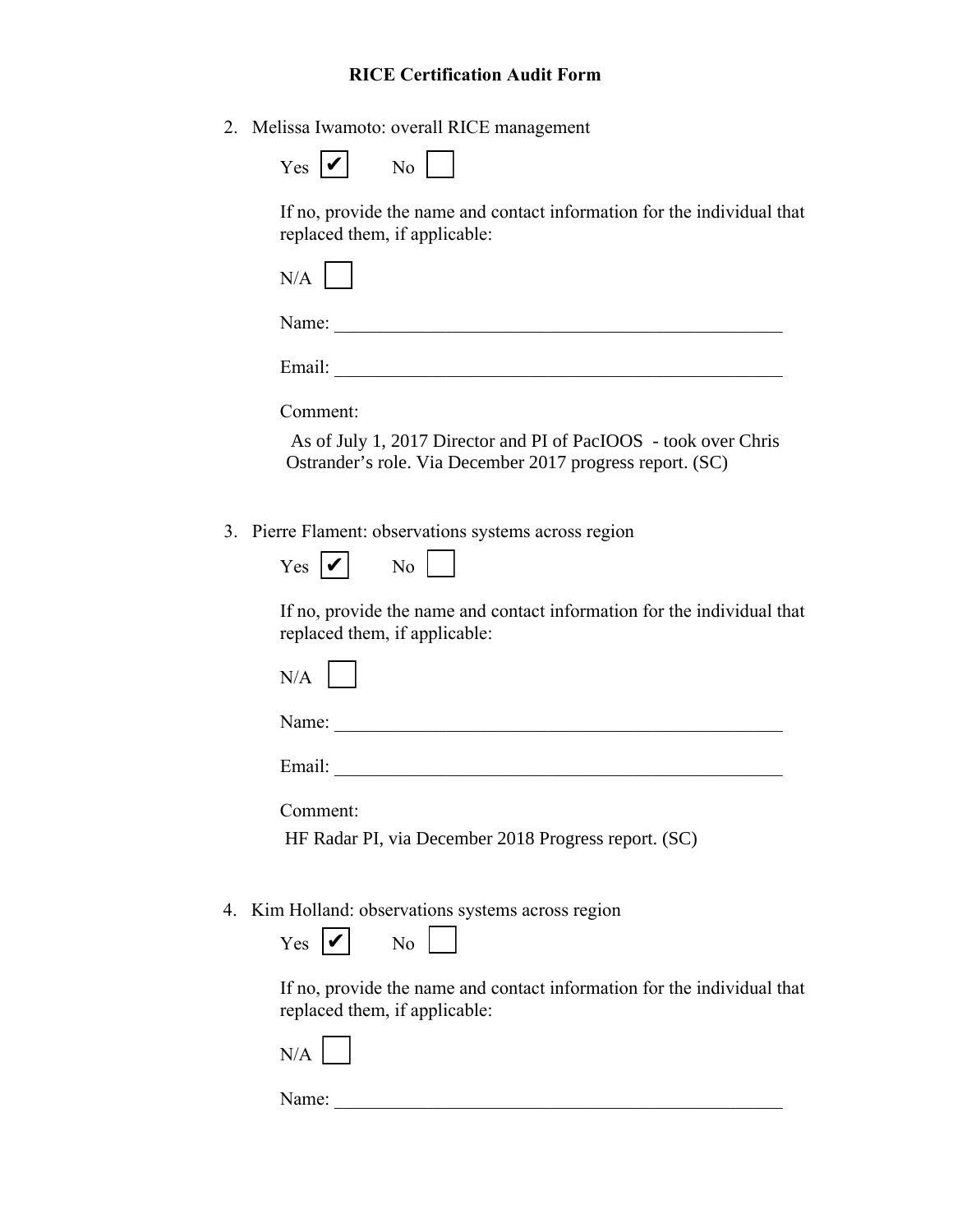| Email:   |  |  |
|----------|--|--|
|          |  |  |
| Comment: |  |  |

5. Margaret McManus: observations systems across region

| $ -$<br>- es | u | NO |  |
|--------------|---|----|--|
|--------------|---|----|--|

If no, provide the name and contact information for the individual that replaced them, if applicable:

|--|

Name: \_\_\_\_\_\_\_\_\_\_\_\_\_\_\_\_\_\_\_\_\_\_\_\_\_\_\_\_\_\_\_\_\_\_\_\_\_\_\_\_\_\_\_\_\_\_\_\_

Email: \_\_\_\_\_\_\_\_\_\_\_\_\_\_\_\_\_\_\_\_\_\_\_\_\_\_\_\_\_\_\_\_\_\_\_\_\_\_\_\_\_\_\_\_\_\_\_\_

Comment:

Margaret is also now overseeing the wave buoy operations across the region (Mark Merrifield's previous role) in addition to the

6. Mark Merrifield: observations systems across region



If no, provide the name and contact information for the individual that replaced them, if applicable:

|--|--|

Name: Chip Young

Email: \_\_\_\_\_\_\_\_\_\_\_\_\_\_\_\_\_\_\_\_\_\_\_\_\_\_\_\_\_\_\_\_\_\_\_\_\_\_\_\_\_\_\_\_\_\_\_\_

Comment:

Mark Merrifield is now based at Scripps. Chip is not filling the exact role of Mark, rather, he is the PacIOOS Operations Coordinator, responsible for the day-to-day management, coordination, and oversight of all observations across the region.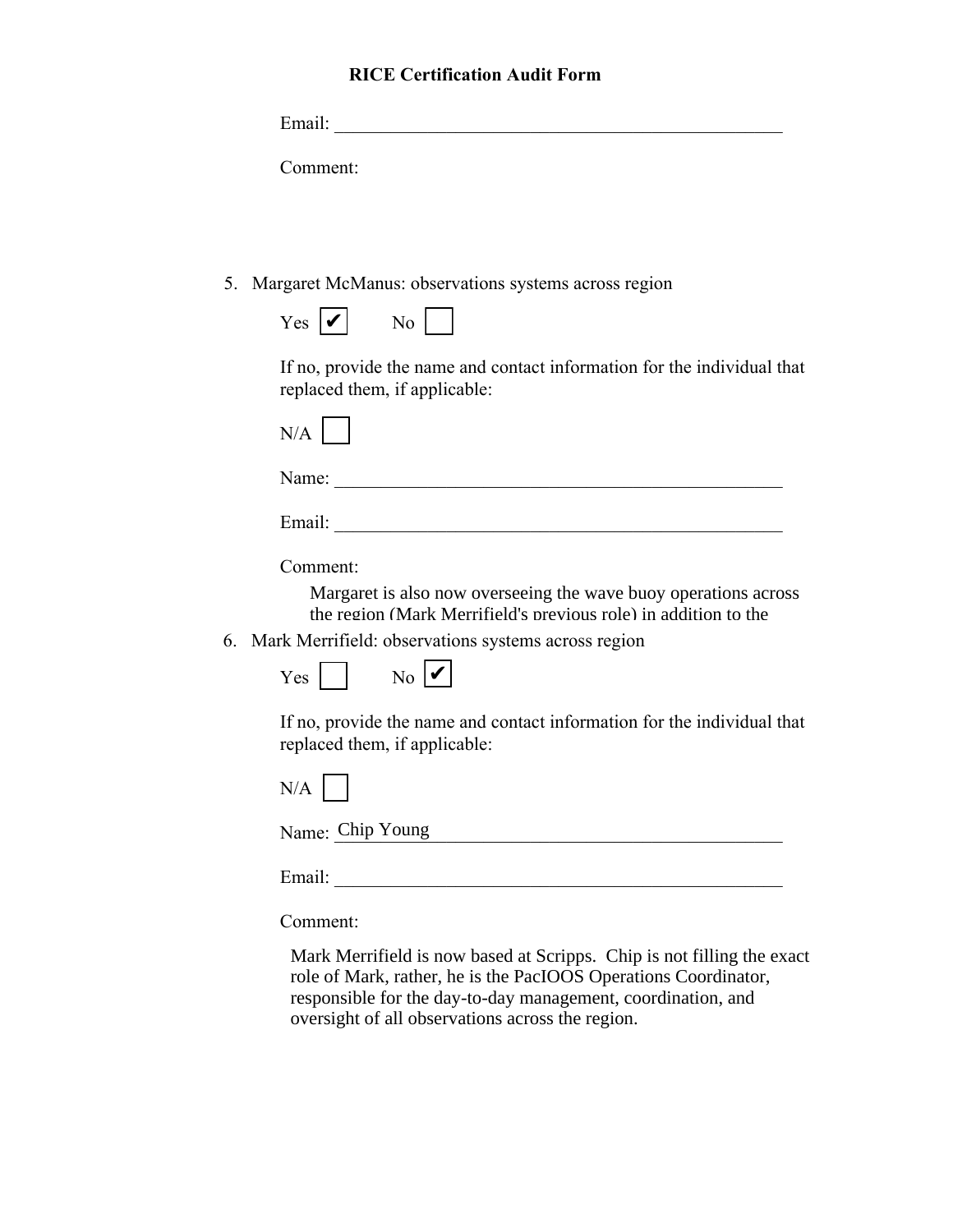7. Jim Potemra: coordination and management of observation data

If no, provide the name and contact information for the individual that replaced them, if applicable:

Name: \_\_\_\_\_\_\_\_\_\_\_\_\_\_\_\_\_\_\_\_\_\_\_\_\_\_\_\_\_\_\_\_\_\_\_\_\_\_\_\_\_\_\_\_\_\_\_\_

Email: \_\_\_\_\_\_\_\_\_\_\_\_\_\_\_\_\_\_\_\_\_\_\_\_\_\_\_\_\_\_\_\_\_\_\_\_\_\_\_\_\_\_\_\_\_\_\_\_

Comment:

8. John Mauer: coordination and management of observation data

| T ES. | n<br>u | N۵ |
|-------|--------|----|
|-------|--------|----|

If no, provide the name and contact information for the individual that replaced them, if applicable:

Email:

Comment:

Note: typo above in the name-- should read John Maurer.

○ Please submit the CVs of the new employees to the U.S. IOOS Program Office for approval.

Comment:

Please see CV for Chip Young, PacIOOS Operations Coordinator, attached.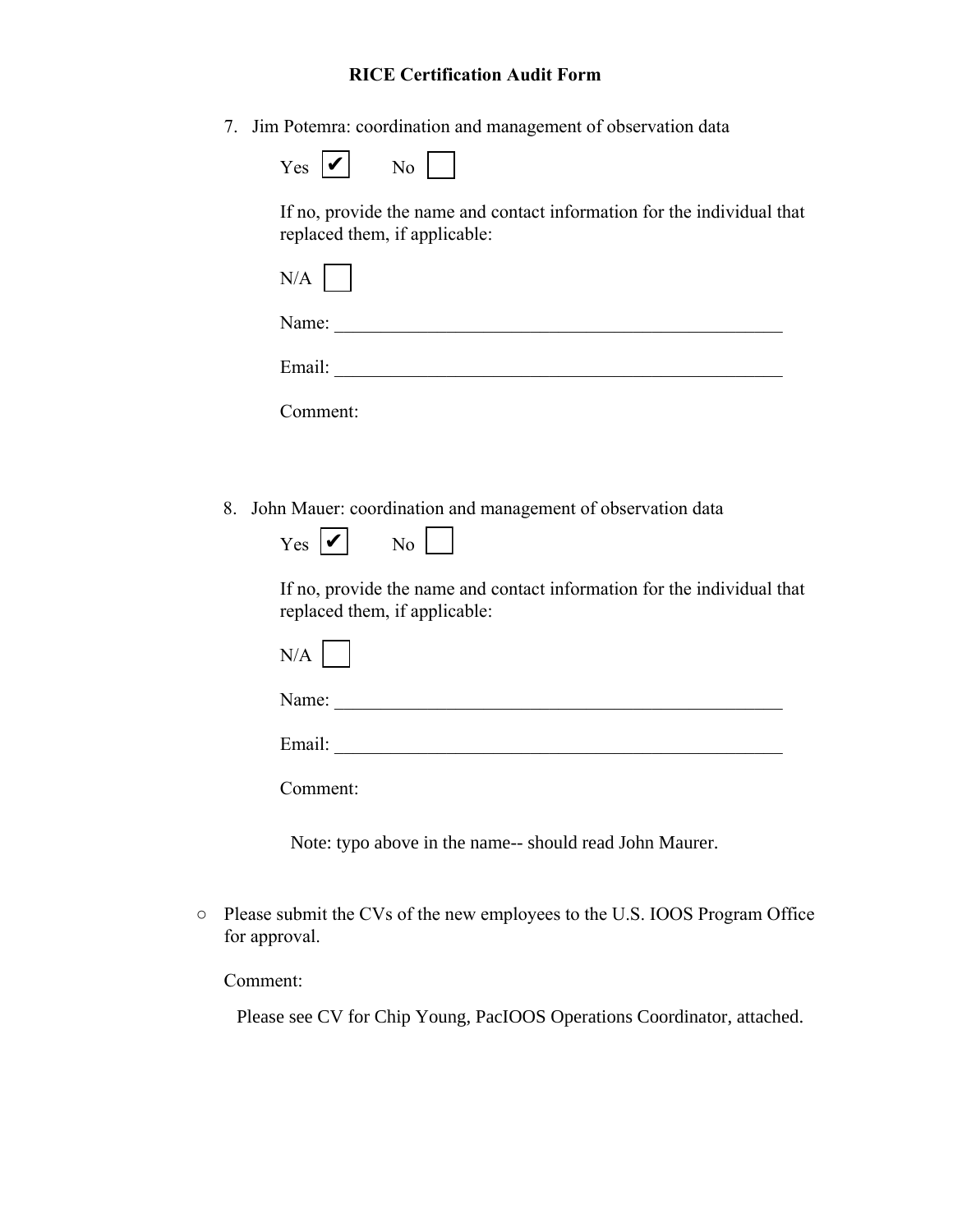## **3) DMAC Audit Plan:**

- ✔ Quality Control of Real Time Oceanographic Data (QARTOD)
- $\vee$  Data Sharing/Access Services

### **3a) Quality Control of Real Time Oceanographic Data (QARTOD)**

As documented within the Certification application, the data quality control procedures that have been applied to data not obtained through a federal data source, that are distributed by the RICE shall be quality controlled and QARTOD procedures shall be employed for data with QARTOD manuals. For each data stream, describe the quality control procedure applied to the data, by the RICE or other named entity, between the data's collection and publication by the RICE. The description will also include a reference to the procedure used.

- Data streams selected for audit:
	- 1) Currents
	- 2) Salinity
	- 3) Water temperature
	- Are there quality control procedures in place for these data streams, either by the RICE or by the data provider?

| Currents          | Yes | N <sub>o</sub> |  |
|-------------------|-----|----------------|--|
| Salinity          | Yes | No             |  |
| Water temperature | Yes | N <sub>o</sub> |  |

If no, please provide a brief plan of action with an implementation date. Plan of action:

Implementation date:

Comment:

Only currents data (other than HFR via DAC) are from wave buoys, and those data are managed by CDIP (wave buoy DAC).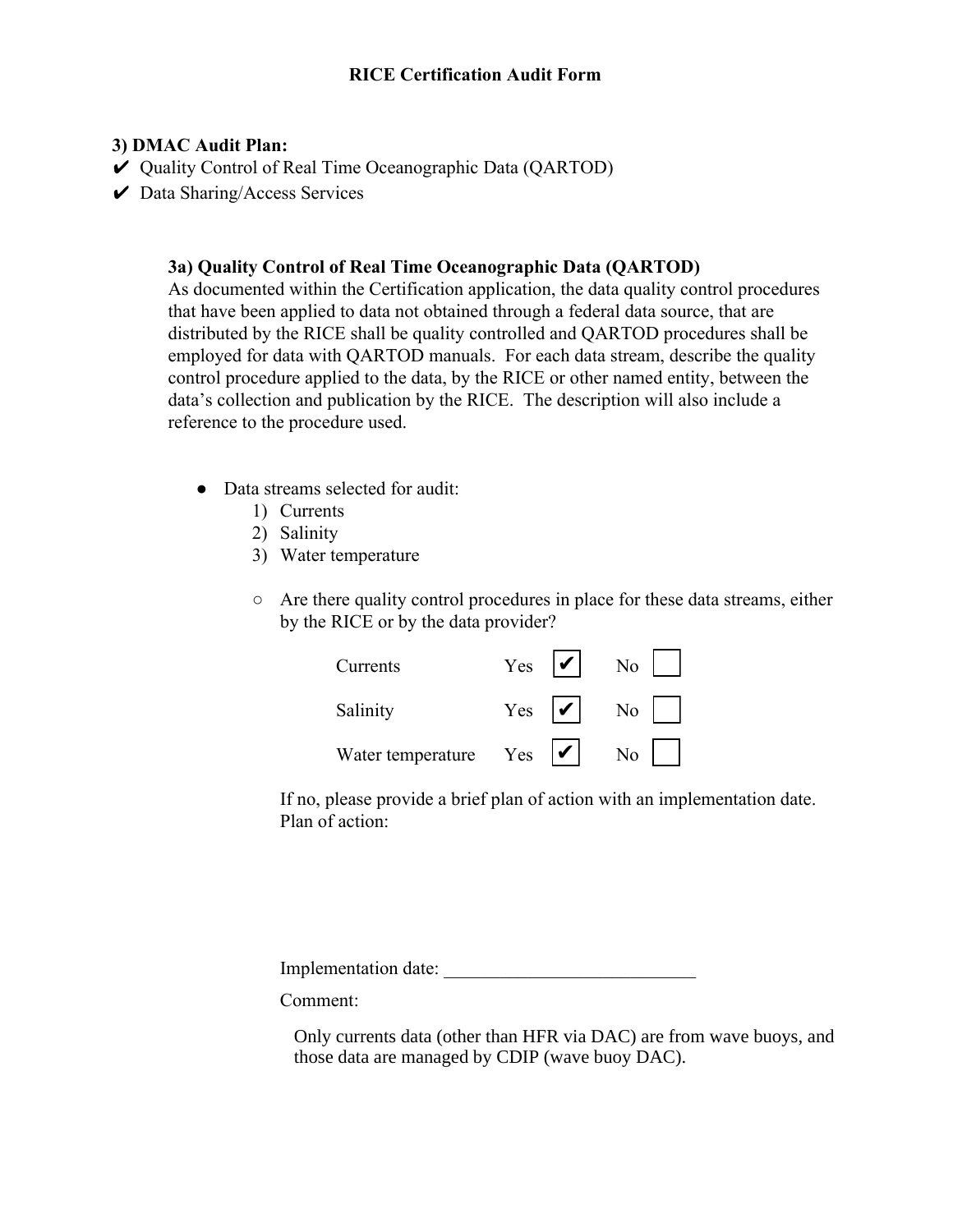## **3b) Data Sharing/Access Services**

As documented within the Certification application, when data are collected in part or in whole with funds distributed to a RICE through the U.S. IOOS Program Office, the RICE should strive to make the data available as soon as logistically feasible for each data stream. When data are not collected with funds distributed to a RICE through the U.S. IOOS Program Office, the data may be made available in accordance with any agreement made with the data provider.

● Are the datasets identified in the certification application publicly available in real-time or near real-time?



If no, provide a date for when the data will be available:

Comment:

● Are the data access services described in the application fully functional?



If no, provide a date for when the services will be available:

Comment: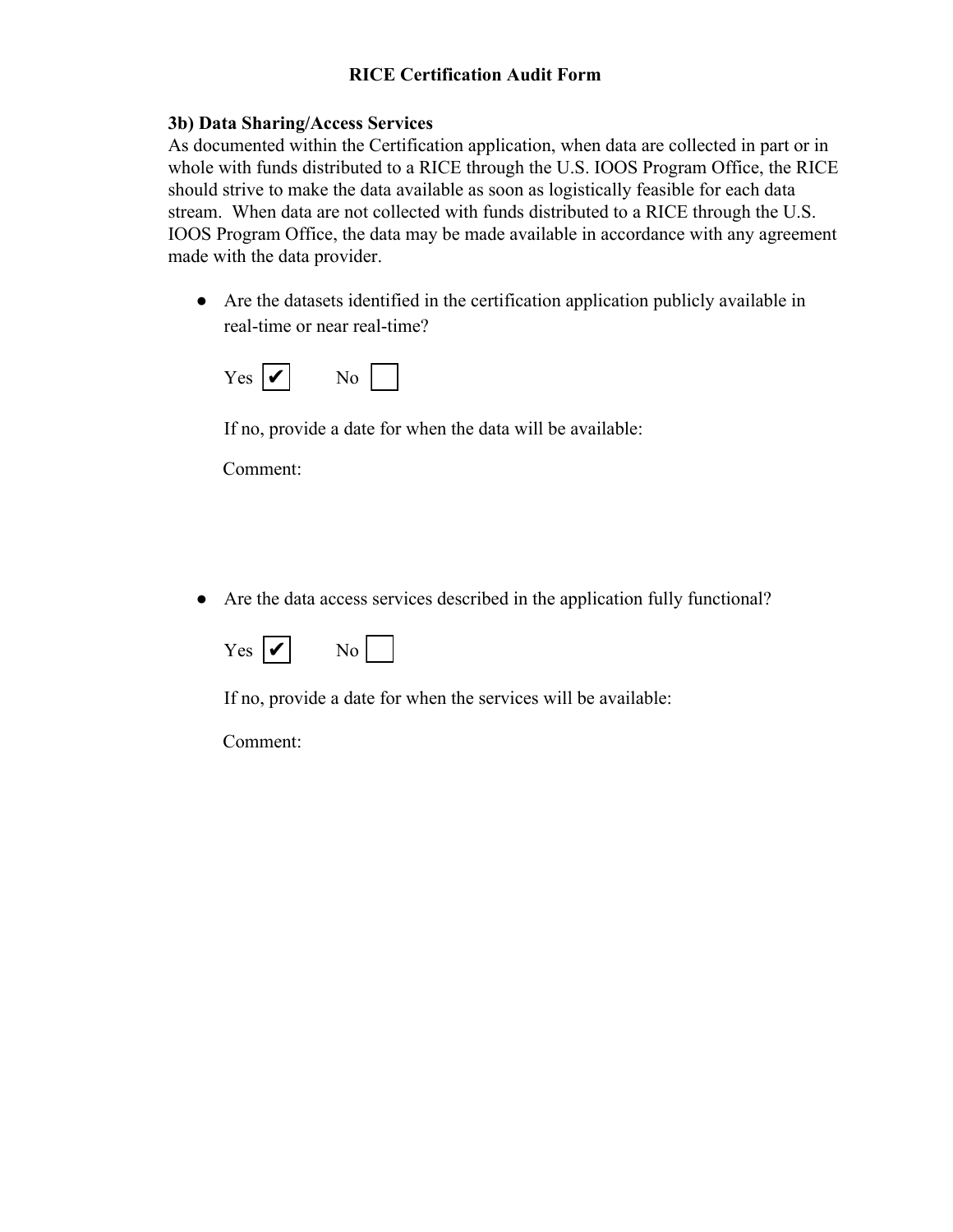#### **4) Organization Structure**

The Certification application documented a description of the established process for identifying how the governing body is selected. The process should address representation of geographic, sector, expertise, and stakeholder considerations. Approval does not require specific numbers of board members or how they are distributed across the categories listed, but acknowledges that a governing body that is representative of the regional observing system interests is desirable, encouraged, and actively pursued. The RICE should document the by-laws, signed articles of agreement, or any binding agreements that demonstrate how the RICE establishes and maintains a Governing Board or governing body.

• What is the composition of the Governing Board or governing body selected, and how is it representative of regional ocean observing interests?

For an up-to-date list of PacIOOS Governing Council (GC) Members, please see: http://www.pacioos.hawaii.edu/about/#gc

There have been no procedural changes in our GC elections, and they are detailed in our MOA (see attached, p. 3-4).

While the elections are based on geography within the region (6 seats for HI, 5 for regional partners, 1 seat for each of the 3 territories, and 1 seat for each of the 3 Freely Associated States, plus one ex-officio seat for SOEST), PacIOOS seeks partners that are representative of regional ocean observing interests. Depending on elections among the partners, these interests may shift over the years. Our current GC consists of members from local governments, federal agencies, industry/private sector, academia, and non-profits.

In addition, the GC determined in  $2015$  that the 5-person Executive Committee members

• Has the composition of the Governing Board or governing body changed since the RICE received certification?

Held 2016 elections to fill 5 seats: New members include representatives from RMI EPA, Palau Office of Climate Change, and NOAA PIFSC (Regional).

Held elections July-September 2017 to fill 6 seats: New members include representatives from The Nature Conservancy (Hawai'i Program), State of Hawai'i Office of Planning, Coastal Zone Management Program, and U.S. Army Corps of Engineers. New chair of Governing Council: Dr. Brian Taylor, Dean of the School of Ocean and Earth Science and Technology at the University of Hawaii at Manoa.

Held elections July-October 2018 to fill 6 seats: New members include representatives from Commonwealth of the Northern Mariana Islands' Bureau of Environmental and Coastal Quality and National Park of American Samoa. Re-elected members include members from USCG District 14, U.S. Navy, United States Pacific Fleet, Micronesia Conservation Trust, and the Gov. of Guam.